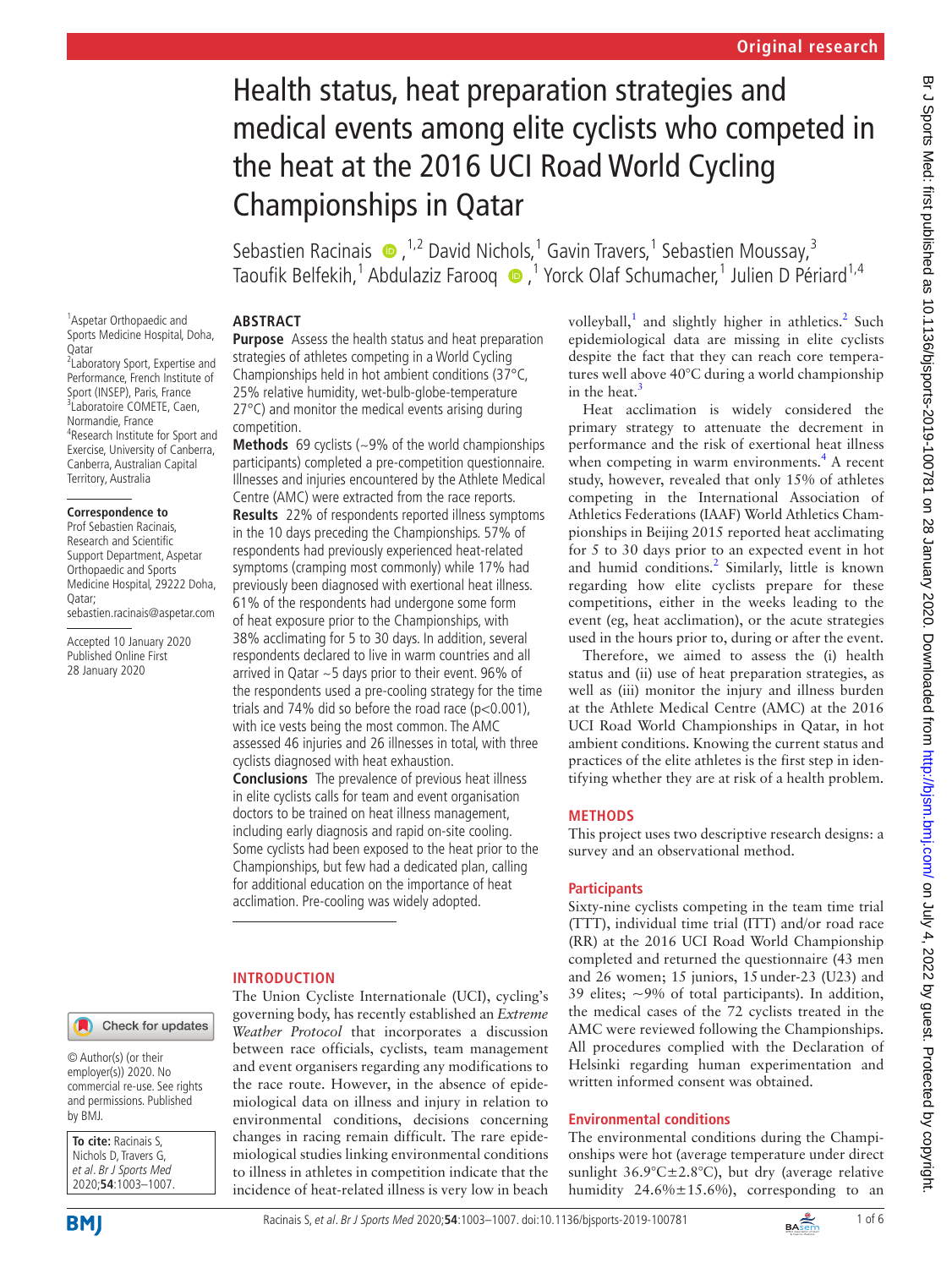outdoor wet-bulb-globe-temperature (WBGT) of 27.1°C±2.4°C. All courses were flat. The time trials lasted for  $\sim$ 45 min whereas the RR lasted for  $\sim$ 3 hours 11 min and 5 hours 43 min for women and men, respectively.

#### **Questionnaire**

Participants completed a pre-competition heat strategy questionnaire in the days prior to competing in their event after arriving in Doha. The questionnaire was available in both UCI official languages (English and French). The questionnaire included the following sections: (i) demographic data, (ii) history of symptoms in the heat, (iii) history of exertional heat illness (EHI), (iv) heat acclimation (HA) strategy, (v) pre-existing condition(s) during the 10 days preceding the event, (vi) recovery strategy, (vii) pre-cooling strategy and (viii) hydration strategy. Sections vii and viii were repeated three times (for TTT, ITT and RR, respectively).

### **Medical cases**

The number and type of illnesses and injuries encountered at the AMC were obtained from the race reports.

# **Statistical analyses**

The data were coded and analysed using the SPSS software V.21.0 (SPSS Inc, Chicago, Illinois). A  $X^2$  test was used to determine the association of history of heat-related illnesses, symptoms, pre-travel acclimation strategy, pre-cooling strategies, hydration strategy and post-race recovery strategies with gender, race category (Elite, U23, Junior). A non-parametric Kruskal-Wallis test was used to compare the number of days that cyclists arrived before the race with type of first race. A p value <0.05 was used for statistical significance.

# **Results and discussion**

# **Medical history and pre-competition health status**

History of heat-related symptoms and heat illness The history of a previous diagnosis of EHI was not dependent on gender ( $p=0.509$ ) or race category ( $p=0.885$ ). The cyclists' history of heat-related symptoms is presented in [table](#page-2-0) 1. Most notably, the prevalence of symptoms was higher in men (75%) than women (28%) ( $p < 0.001$ ). This was mainly associated with a higher rate of cramping  $(58\% \text{ vs } 12\%)$  (p<0.001). Junior athletes reported fewer heat-related symptoms (p=0.018). Seventeen per cent of the cyclists reported having been previously diagnosed with EHI ([table](#page-2-0) 1). While self-reported data regarding clinical diagnoses may be inaccurate, cyclists were encouraged to discuss the questions with their medical staff if necessary. Overall, these data suggest that heat is a common issue for elite cyclists.

### Pre-existing illness in the 10 days preceding the race

Twenty-two per cent of the respondents reported (any) illness symptoms in the 10 days preceding the World Championship ([figure](#page-3-0) 1). This prevalence is higher than the IAAF World Championship where 13% of the athletes reported illness symptoms, especially considering that the IAAF questionnaire included the 4 weeks prior to the championship.<sup>[5](#page-5-4)</sup> It is important to note that the IAAF championships included a mixed profile of athletes (eg, track and field disciplines), whereas cycling can be considered as an endurance sport. In this context, the prevalence of illnesses before the UCI World Championships is similar to a large scale study on 7031 amateur long-distance runners where 19% reported pre-race illness symptoms.<sup>[6](#page-5-5)</sup> Thus, almost a quarter

of respondents were symptomatic with the most common being headaches (56%) and minor gastrointestinal symptoms (32%).

#### **Pre-travel preparation and travel arrangements** Training in the heat

Sixty-one per cent of the respondents had some form of heat exposure prior to the World Championships ([table](#page-2-0) 1), following the recommendation that training in the heat is an important countermeasure to adopt before competing in the heat.<sup>[4](#page-5-3)</sup> Some riders adopted a strategy of between 1 and 4 days only; that is, a procedure likely too short for optimal adaptations.<sup>[4](#page-5-3)</sup> Thirty-eight per cent of the riders performed a dedicated HA period of at least 5 days. Of note, this proportion was more prevalent than in athletes participating in the IAAF Athletics World Championship  $(15\%)$ .<sup>2</sup> This might be partly explained by the fact that the IAAF championships were held in August, with most athletes already experiencing summer conditions whereas the UCI championships were held in October; and the IAAF athletes included jumpers, throwers and sprinters who may not need to acclimate from a performance perspective.

The 2015 IAAF athletes with a previous diagnosis of EHI were seven times more likely to train in the heat.<sup>[2](#page-5-1)</sup> However, the present study found no association between the HA strategy and a previous diagnosis of EHI [\(table](#page-2-0) 1). However, the pre-travel acclimation strategy in the current study depended on race category ( $p < 0.001$ ) with most elite cyclists spending at least 7 days training in the heat before travelling to Qatar (31%) or living in a hot environment (23%), while most juniors performed fewer than 7 days (80%), and U23 had either none (57%) or fewer than 7 days (21%) only. This reinforces the need to inform nonelite (non-professional) categories about the importance of HA. Elite categories should also be aware of the benefits and limits of living in a hot environment as heat acclimation is not solely achieved by living in hot ambient conditions, but by training in the heat to induce an increase in core and skin temperature, as well as profuse sweating.<sup>[4](#page-5-3)</sup>

Of note, the cyclists in the current study arrived in Qatar on average  $5.4 \pm 2.5$  days before competing in their event, affording most of them a heat acclimatisation stimulus, whether intended or not. Indeed, it has been shown that cyclists experience significant adaptation to the heat after training for only 1 week in Qatar, even while living in air-conditioned environments during the rest of the day.

### Travel arrangements

Only 6% of the respondents arrived in the 48 hours preceding their first race, while 58% arrived 3 to 6 days before and 23% arrived 7 to 10 days before their first race. The number of days between travel and the first race did not depend on the country travelled from, as most cyclists travelled from a European country at the end of their race season and crossed only two time zones ([table](#page-2-0) 1) without considering jet lag in their travel plans. The combined management of jet lag, heat acclimation and tapering may however be more challenging during other events, such as the upcoming 2020 Tokyo Olympics.

#### **Race responses**

#### Environmental conditions

A total of 247 measures of ambient temperatures, 228 of relative humidity and 248 of WBGT were recorded from different locations along the course during the 8 days of the World Championship. The American College of Sports Medicine (ACSM) guidelines recommend to cancel all training and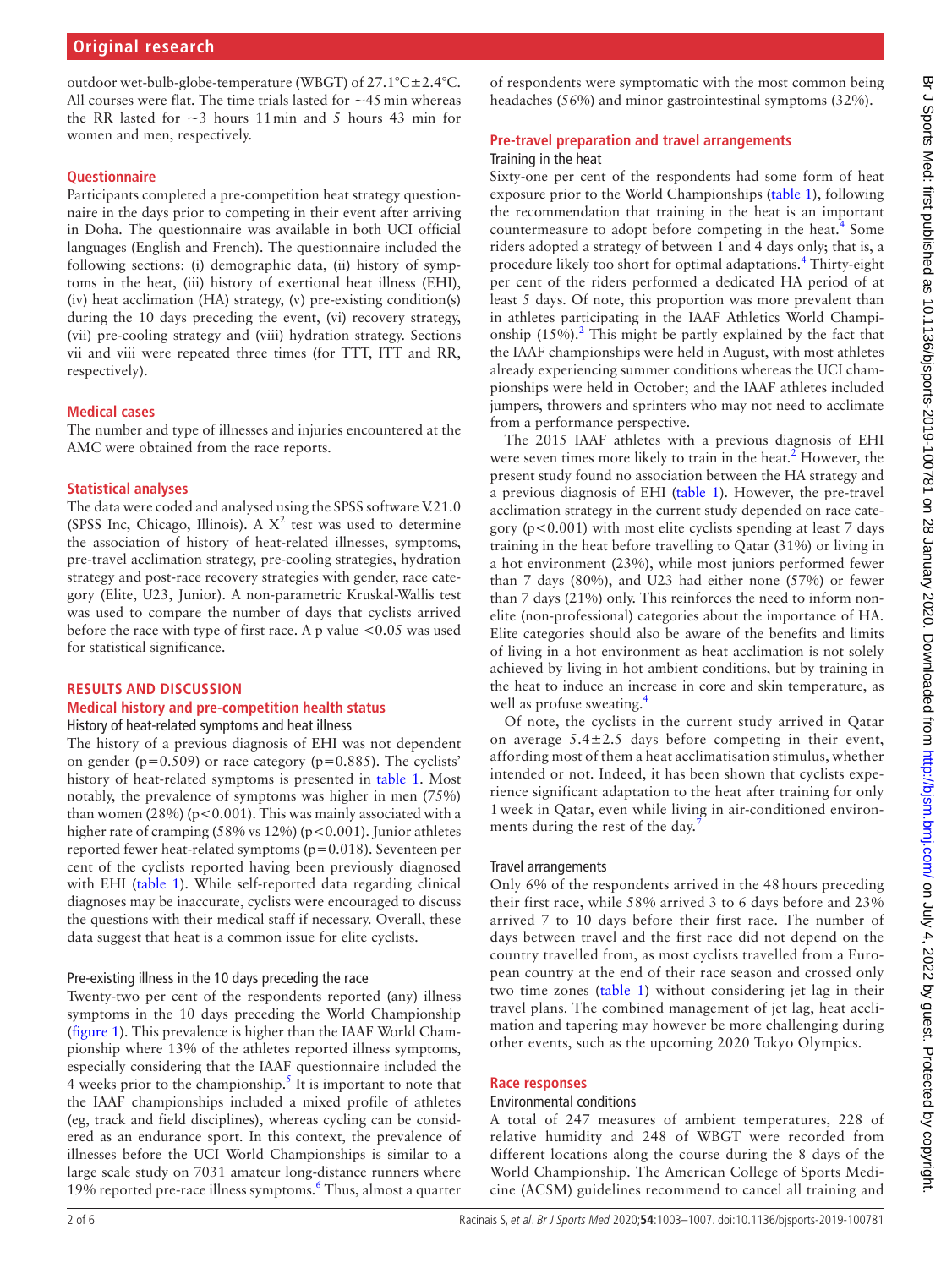<span id="page-2-0"></span>

| Table 1<br>History and strategy related to competing in the heat |                |              |           |             |          |                 |  |
|------------------------------------------------------------------|----------------|--------------|-----------|-------------|----------|-----------------|--|
|                                                                  | <b>Overall</b> | Women        | Men       | Elite       | U23      | Junior          |  |
| <b>Number</b>                                                    | 69             | 26           | 43        | 39          | 15       | 15              |  |
| History of heat-related symptoms*                                |                |              |           |             |          |                 |  |
| Cramping                                                         | 26(37.7)       | $3(12.0)$ †  | 23 (57.5) | 18 (48.6)   | 7(50.0)  | $1(7.1) \pm \S$ |  |
| Vomiting                                                         | 4(5.8)         | 0(0.0)       | 4(10.0)   | 3(8.1)      | 0(0.0)   | 1(7.1)          |  |
| Nausea                                                           | 13 (18.8)      | 4(16.0)      | 9(22.5)   | 7(18.9)     | 2(14.3)  | 4(28.6)         |  |
| Severe headache                                                  | 10(14.5)       | 2(8.0)       | 8(20.0)   | 6(16.2)     | 3(21.4)  | 1(7.1)          |  |
| Collapsing/fainting                                              | 4(5.8)         | 1(4.0)       | 3(7.5)    | 2(5.4)      | 1(7.1)   | 1(7.1)          |  |
| History of clinical exertional heat illness*                     |                |              |           |             |          |                 |  |
| <b>Exertional heat illness</b>                                   | 11(15.9)       | 3(12.0)      | 8(20.0)   | 7(18.9)     | 2(14.3)  | 2(14.3)         |  |
| Dehydration                                                      | 5(7.2)         | 2(8.0)       | 3(7.5)    | 4(10.8)     | 0(0.0)   | 1(7.1)          |  |
| Hyponatraemia                                                    | 1(1.4)         | 1(4.0)       | 0(0.0)    | 0(0.0)      | 0(0.0)   | 1(7.1)          |  |
| <b>Heat exhaustion</b>                                           | 2(2.9)         | 0(0.0)       | 2(5.0)    | 1(2.7)      | 1(7.1)   | 0(0.0)          |  |
| <b>Heat stroke</b>                                               | 8(11.6)        | 2(8.0)       | 6(15.0)   | 5(13.5)     | 2(14.3)  | 1(7.1)          |  |
| Time zone crossed                                                |                |              |           |             |          |                 |  |
| $\mathbf{1}$                                                     | 3(4.3)         | $3(14.3)$ †  | 0(0.0)    | 3(8.8)      | 0(0.0)   | 0(0.0)          |  |
| $\overline{2}$                                                   | 46 (66.7)      | 17 (81.0)    | 29 (85.3) | 28 (82.4)   | 7(70.0)  | 11 (100.0)      |  |
| $\overline{3}$                                                   | 5(7.2)         | 0(0.0)       | 5(14.7)   | 3(8.8)      | 2(20.0)  | 0(0.0)          |  |
| 10                                                               | 1(1.4)         | 1(4.8)       | 0(0.0)    | 0(0.0)      | 1(10.0)  | 0(0.0)          |  |
| No. of days arrived before race                                  |                |              |           |             |          |                 |  |
| $\leq$ 3                                                         | 18(26.1)       | $10(43.5)$ † | 8(19.5)   | 7(19.4)     | 6(40.0)  | 5(38.5)         |  |
| $4 - 6$                                                          | 23(33.3)       | $4(17.4)$ †  | 19 (46.3) | 15(41.7)    | 4(26.7)  | 4(30.8)         |  |
| $7 - 9$                                                          | 16(23.2)       | 4(17.4)      | 12 (29.3) | 7(19.4)     | 5(33.3)  | 4(30.8)         |  |
| 10                                                               | 7(10.1)        | $5(21.7)$ †  | 2(4.9)    | 7(19.4)     | 0(0.0)   | 0(0.0)          |  |
| Heat training*                                                   |                |              |           |             |          |                 |  |
| None                                                             | 15(21.7)       | $2(7.7)$ †   | 13(30.2)  | $6(15.4)$ § | 8(57.1)  | $1(6.7)$ §      |  |
| $1 - 7$ days                                                     | 20(29.0)       | 10(38.5)     | 10(23.3)  | 5(12.8)     | 3(21.4)  | 12(80)          |  |
| $8-14$ days                                                      | 14(20.3)       | 6(23.1)      | 8(18.6)   | 12 (30.8)   | 1(7.1)   | $1(6.7)$ ‡      |  |
| Living in hot environment                                        | 12 (17.4)      | 5(19.2)      | 7(16.3)   | 9(23.1)     | 2(14.3)  | 1(6.7)          |  |
| Post-race recovery strategy*                                     |                |              |           |             |          |                 |  |
| None                                                             | 5(7.2)         | 2(7.7)       | 3(7.0)    | 0(0.0)      | 1(6.7)   | $4(26.7)$ ‡     |  |
| Active                                                           | 33 (47.8)      | $8(30.8)$ †  | 25 (58.1) | 18 (46.2)   | 11(73.3) | $4(26.7)$ §     |  |
| Stretching                                                       | 38(55.1)       | 13(50.0)     | 25(58.1)  | 23 (59.0)   | 9(60.0)  | 6(40.0)         |  |
| Massage                                                          | 53 (76.8)      | 20 (76.9)    | 33 (76.7) | 33 (84.6)   | 11(73.3) | 9(60.0)         |  |
| Cold water immersion                                             | 19 (27.5)      | 8(30.8)      | 11(25.6)  | 14 (35.9)   | 2(13.3)  | 3(20.0)         |  |
| Hot water immersion                                              | 3(4.3)         | 2(7.7)       | 1(2.3)    | 1(2.6)      | 1(6.7)   | 1(6.7)          |  |
| Contrast immersion                                               | 4(5.8)         | 3(11.5)      | 1(2.3)    | 2(5.1)      | 1(6.7)   | 1(6.7)          |  |
| Compression clothing                                             | 27(39.1)       | $15(57.7)$ † | 12 (27.9) | 15(38.5)    | 7(46.7)  | 5(33.3)         |  |
| Electro-stim                                                     | 7(10.1)        | 4(15.4)      | 3(7.0)    | 1(2.6)      | 2(13.3)  | $4(26.7)$ ‡     |  |
| Other                                                            | 1(1.4)         | 1(3.8)       | 0(0.0)    | 1(2.6)      | 0(0.0)   | 0(0.0)          |  |

Data as number (percentage of total).

\*More than one possible choice, (proportions may not add to 100%).

†Significantly different than men.

‡Significantly different than Elite.

§Significantly different than U23, p<0.05.

U23, under-23.

competition when the WBGT reaches 32.3°C.<sup>[8](#page-5-7)</sup> This threshold (commonly characterised by a black flag) was reached in 1% of the measurements during the UCI World Championships. However, those measurements were from the car park and this threshold was never reached on the course or from the car following the race. As such, the UCI expert panel did not advise cancelling or shortening any of the races. Of note, the ACSM also suggests to cancel competition for continuous activity from a WBGT of 27.9°C (commonly characterised by orange and red flags), a threshold that was reached in 35% of the measurements. However, the expert panel considered the cooling effect of the relative wind velocity while cycling

at high speeds, which helps evaporative heat loss by removing the layer of saturated water vapour from the skin. $910$ 

Although the UCI expert panel did not recommend any race cancellations, it did recommend increases in feeding and hydration opportunities. This recommendation was implemented by the local organisers and UCI commissaries, for example, by allowing car feedings during the ITT. Unfortunately, it was logistically not possible to increase the number of feeding stations on the race course lap circuit, a situation which was criticised by some cyclists. Such countermeasures should therefore be planned ahead of time as they may require additional resources and preparation.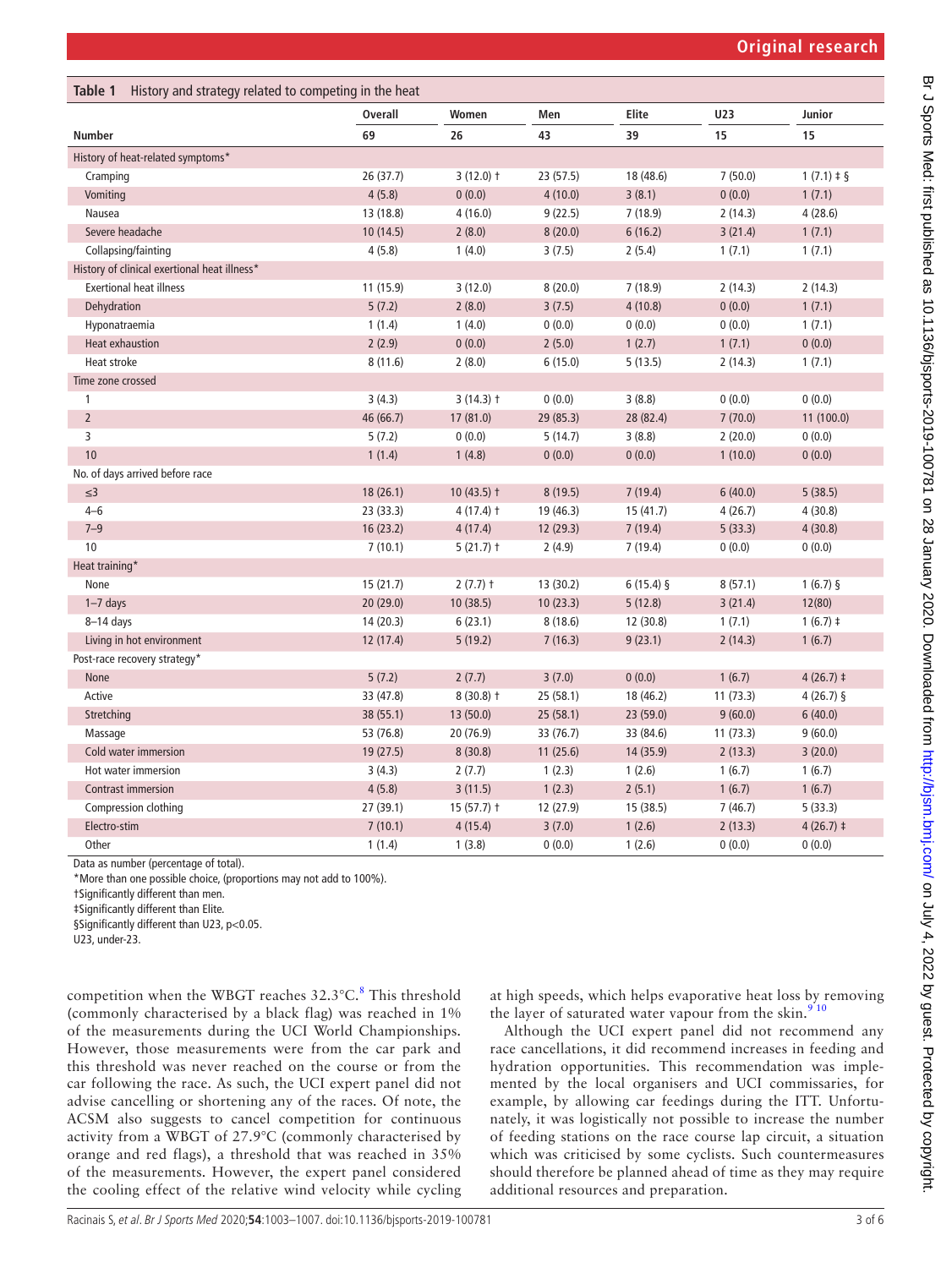

<span id="page-3-0"></span>**Figure 1** Prevalence of illness symptoms in the 10 days preceding the World Championships.

#### Heat exhaustion

The AMC assessed 46 injuries and 26 illness with six cyclists being transferred to the hospital for surgery (n=3) or further examination  $(n=3)$ . In addition, three other cyclists were directly transferred from the road to the hospital following a crash (one head trauma, one knee trauma and one elbow trauma) without being assessed at the AMC. Only three cyclists were assessed for heat exhaustion, a mild form of EHI. They were treated with normal saline while receiving oral rehydration (n=2) and oxygen  $(n=1)$ . Another cyclist was assessed for exhaustion and received oral rehydration only. Although several finishers and medallists had a core temperature  $>$ 40°C,<sup>[3](#page-5-2)</sup> none of the athletes assessed for heat exhaustion had a rectal temperature >40°C, showing that no case of exertional heat stroke (the most severe form of EHI) was diagnosed by the AMC, although the time frame for assessing temperature is unknown. One rider was assessed for dehydration and potential arrhythmia, and was referred to the hospital for further examinations. The three recorded heat exhaustion cases over the 982 race starters at the UCI Cycling World Championships might appear lower than the five cases reported during the IAAF Athletic World Championships repre-senting 1.6% of the athletes participating in the study.<sup>[2](#page-5-1)</sup> These numbers should however be treated with caution as the AMC was not located at the finish line and a larger proportion of injury and illness complaints might have been managed by the national team doctors without reporting to the AMC. As such, the current figure represents the number of encounters by the AMC facility to help future organisers plan for the necessary resources, rather than a true reflection of the illness burden associated with a World Championship event. Organiser should also aim to locate the AMC immediately after the finish line.

#### **Pre-race and post-race strategy**

#### Pre-cooling strategy

In line with recent meta-analyses concluding that pre-cooling can improve subsequent performance in the heat,  $11$   $12$  most cyclists utilised a pre-cooling strategy. However, this was dependent on the event, with 96% of the respondents planning some form of pre-cooling before the TTT and ITT, versus 74% before the RR (p<0.001). There were also differences in cooling strategies (eg, fanning, ice vest, ice neck collar, whole body cold

<span id="page-3-1"></span>

| Pre-cooling and hydration strategy for each event<br>Table 2 |           |           |              |  |  |  |
|--------------------------------------------------------------|-----------|-----------|--------------|--|--|--|
|                                                              | TTT       | ITT       | <b>RR</b>    |  |  |  |
| <b>Number</b>                                                | 69        | 28        | 58           |  |  |  |
| Pre-cooling strategy*                                        |           |           |              |  |  |  |
| None                                                         | 1(1.4)    | 1(3.6)    | 16 (27.6) †‡ |  |  |  |
| Fanning                                                      | 12(17.4)  | 12 (42.9) | 4(6.9)       |  |  |  |
| Cold towel                                                   | 13 (18.8) | 17(60.7)  | 22 (37.9)    |  |  |  |
| Neck collar                                                  | 10(14.5)  | 9(32.1)   | 9(15.5)      |  |  |  |
| Whole body cold water immersion                              | 5(7.2)    | 0(0.0)    | 4(6.9)       |  |  |  |
| Leg CWI                                                      | 2(2.9)    | 2(7.1)    | 6(10.3)      |  |  |  |
| Ice vest                                                     | 19 (27.5) | 26 (92.9) | 39 (67.2)    |  |  |  |
| Ice slurry                                                   | 9(13.0)   | 4(14.3)   | 5(8.6)       |  |  |  |
| Other                                                        |           |           | 1(1.7)       |  |  |  |
| <b>Hydration strategy</b>                                    |           |           |              |  |  |  |
| Less than 0.5 L                                              | 16 (69.6) | 16 (66.7) | 1(1.6)       |  |  |  |
| 0.5 to 1L                                                    | 4(17.4)   | 6(25.0)   |              |  |  |  |
| 1 to 1.5L                                                    | 1(4.3)    | 2(8.3)    | 2(3.3)       |  |  |  |
| 1.5 to 2L                                                    |           |           | 3(4.9)       |  |  |  |
| More than 2 L                                                | 2(8.7)    |           | 55 (90.2)    |  |  |  |
| <b>Preferred fluid</b>                                       |           |           |              |  |  |  |
| Water                                                        | 9(13.0)   | 15 (53.6) | 56 (96.6)    |  |  |  |
| Electrolyte                                                  | 19(27.5)  | 15(53.6)  | 42 (72.4)    |  |  |  |
| Carb                                                         | 10(14.5)  | 9(32.1)   | 40 (69)      |  |  |  |
| Ice slurry                                                   | 2(2.9)    | 1(3.6)    | 6(10.3)      |  |  |  |
| Other                                                        |           |           |              |  |  |  |

Data as number (percentage of total).

\*More than one possible choice, (proportions may not add to 100%).

†Significantly different than TTT.

‡Significantly different than ITT, p<0.05.

CWI, cold water immersion; ITT, individual time trial; RR, road race; TTT, team time trial.

water immersion (CWI) and ice slurry) (all  $p < 0.05$ , [table](#page-3-1) 2). This wide-spread use of pre-cooling call for event organisers to provide the necessary facilities such as fan, fridge to accommodate cold vest or power supply for ice slurry machine. This may appear as beyond the duties of the organiser but this would help ensuring equities between countries with and without a strong logistical support.

Eight per cent of the respondents planned on having ice slurry during the races itself, irrespective of the event  $(p=0.597)$ . The prevalence of leg CWI was 9%, irrespective of the event (p=0.913). Leg CWI requires some logistical planning and it is likely not suitable before a time trial as decreasing muscle temperature limits sprint performance and likely power output during the first minutes of a time trial.<sup>4 12</sup> An easily applicable pre-cooling strategy is the use of cold towels, $<sup>4</sup>$  which were used before all race types.</sup> The differences in strategies between the TT and RR are likely due to the event duration and warm-up type. Cyclists typically perform an intense stationary warm-up before starting a TT during which cooling strategies such as wearing an ice vest and ingesting ice slurry might attenuate the rise in core and skin temperature.<sup>1</sup> More cyclists planned on using ice vests and cold towels (ie, two portable solutions) before the ITT than TTT, whereas more planned CWI and ice slurry (ie, two solutions requiring logistical supports) before the TTT than ITT. The differences between the TTT and ITT may relate to the TTT being a professional trade team event where the athletes were benefiting from their usual sports science support team.

The different prevalence of pre-cooling strategy used between the RR and TT was specific to men. In women, 96% of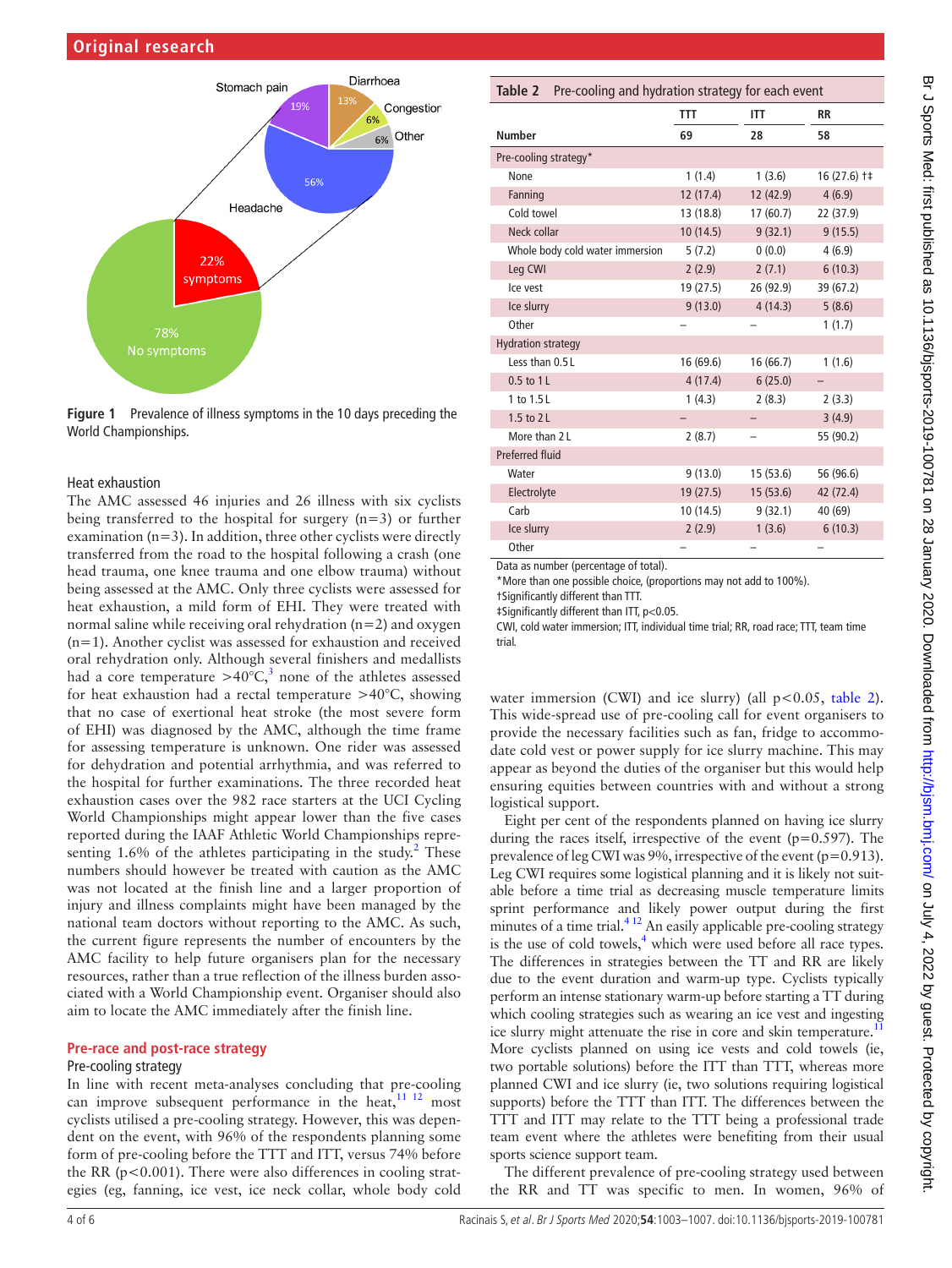respondents planned on using pre-cooling before the RR, versus 57% of men (p=0.001). This result showed a different trend in cyclists than observed during the IAAF Athletics World Championships where more men (52%) than women (42%) planned to use pre-cooling.<sup>[2](#page-5-1)</sup> This gender difference may be due to the limited sample size and the main results remain that most cyclists pre-cool before a cycling race in the heat.

# Hydration strategy

The elevated thermal strain associated with exercising in hot and humid environments increases fluid and electrolyte losses. It has been reported that athletes may tolerate up to 4% of body mass loss during real-world time trials without experiencing a performance impairment,<sup>[13](#page-5-10)</sup> but dehydration is well known to exacerbate heat strain[.14](#page-5-11) A recent meta-analyses demonstrated that fluid ingestion is the most efficient countermeasure to attenuate the rise in core temperature when exercising in the heat and is the third most effective countermeasure, after aerobic fitness and heat acclimation, to improve endurance performance in the heat.<sup>15</sup> Different hydration strategies were observed between events; partly explained by the fact that cyclists used only one bottle during the time trials (electrolytes for most riders), whereas they used several bottles during the RR (electrolytes and water) [\(table](#page-3-1) 2). Furthermore, 66% of the respondents planned to include carbohydrate in their drinks during the RR, but only 42% and 32% during the TTT and ITT  $(p=0.007)$ . It is important to note that this figure does not include additional consumption of energy bars, gels or other sources of food or fluids.

#### Post-race recovery strategy

Ninety-two per cent of respondents planned on using one or several recovery strategies [\(table](#page-2-0) 1). This high prevalence is in line with the 89% reported during the IAAF Athletics World Championships.[2](#page-5-1) Despite limited research, massage was the most frequently utilised recovery strategy (77%), likely as it is anecdotally believed to have numerous benefits.<sup>16</sup> Stretching (55%) and active cool down (48%) were also prevalent. Thirtynine per cent of respondents planned on utilising compression clothing, with indications that it may improve recovery after a cycling time trial.<sup>[17](#page-5-14)</sup> One-third of the respondents  $(34%)$  planned on using water immersion, mainly cold (CWI, 28%), but also hot (4%) or contrasted (6%). While being superior to passive recovery or rest, there are no clear differences between the bene-fits of these different immersion techniques.<sup>[18](#page-5-15)</sup>

The proportion of cyclists planning on using a recovery strategy was equivalent in men and women (p=1.000), but the nature of recovery differed between genders. Only 31% of women planned to actively recover compared with 60% of men (p=0.026). Conversely, 60% of women cyclists planned to use compression clothing while this percentage decreased to 29% in men ( $p=0.023$ ). The prevalence for the other recovery techniques was equivalent between genders. This observation partly contrasts with a previous report showing that women athletes during the IAAF World Championship were planning recovery strategies more frequently than men, with a greater use of massage.<sup>2</sup> This difference is likely due to the fact that massage is the primary recovery technique in cycling, independent of gender.

# **Limitations**

The environmental conditions were hot but not extreme due to a low relative humidity. Medical encounters due to heat illness may be higher in more extreme/humid conditions or in a different sport (eg, with limited airflow). Although the response

rate in the current study is low (9%), it does cover the different categories (ie, men and women; juniors, U23 and elites).

# **Conclusion**

The current results show a history of heat-related symptoms (57%) and some incidents of EHI (17%) in elite cyclists. This highlights the need for team doctors to be aware of the four 'golden rules' of heat stroke management (ie, early recognition, early diagnosis, rapid cooling, on-site cooling).<sup>19</sup> Our study showed that most elite cyclists use a pre-cooling strategy before competing in the heat, suggesting a need for race organisers to provide supporting facilities such as ice, cold-water bath, ice slurry machine, freezer for ice vest storage, etc. Lastly, 61% of the respondents had some form of heat exposure prior to the event, but only 38% had a dedicated heat acclimation period of 5 to 30 days, suggesting a need for additional information dissemination on the importance of heat acclimation.

# **What are the findings?**

- $\triangleright$  A quarter of the cyclists who completed a pre-competition questionnaire reported illness symptoms in the 10 days preceding the Union Cycliste Internationale 2016 Road World Championships.
- ► Sixty-one per cent of the respondents had some form of heat exposure prior to the event; 38% had a dedicated heat acclimation period of 5 to 30 days.
- $\blacktriangleright$  Almost all time trial participants and 74% of road race participants planned on using a pre-cooling strategy before competing in the heat.

# **How might it impact on clinical practice in the future?**

- ► There is still a need to educate athletes on the importance of heat acclimation enough in advance of international events as numerous participants did not follow the recommendation of 2 weeks of heat acclimation.
- ► Logistical requirements need to be identified in advance to properly support the needs of cyclists (eg, pre-cooling facilities).

**Twitter** Sebastien Racinais [@ephysiol,](https://twitter.com/ephysiol) David Nichols [@dave\\_vo2project,](https://twitter.com/dave_vo2project) Abdulaziz Farooq [@azizfar](https://twitter.com/azizfar) and Julien D Périard [@DrJPeriard](https://twitter.com/DrJPeriard)

**Acknowledgements** The authors thank the UCI and the medical commission for their endorsement and operational support. The authors thank the local organising committee for their operational and financial support.

**Contributors** SR, TB, YOS and JP designed the study. SR, DN, GT and SM collected the data. SR, DN and AF analysed of the data. All authors made substantial contributions to data interpretation. SR, JP and DN drafted the article. All authors revised the manuscript and approved the final version.

**Funding** This study was supported by the 2016 UCI Road World Championships organising committee.

**Competing interests** None declared.

**Patient consent for publication** Not required.

**Ethics approval** The study was approved by the Anti-Doping Lab Qatar Institutional Review Board (E2016000162) and conformed to the current Declaration of Helsinki guidelines.

**Provenance and peer review** Not commissioned; externally peer reviewed.

**Data availability statement** Data are available upon reasonable request.

### **ORCID iDs**

Sebastien Racinais<http://orcid.org/0000-0003-0348-4744> Abdulaziz Farooq <http://orcid.org/0000-0002-9162-4948>